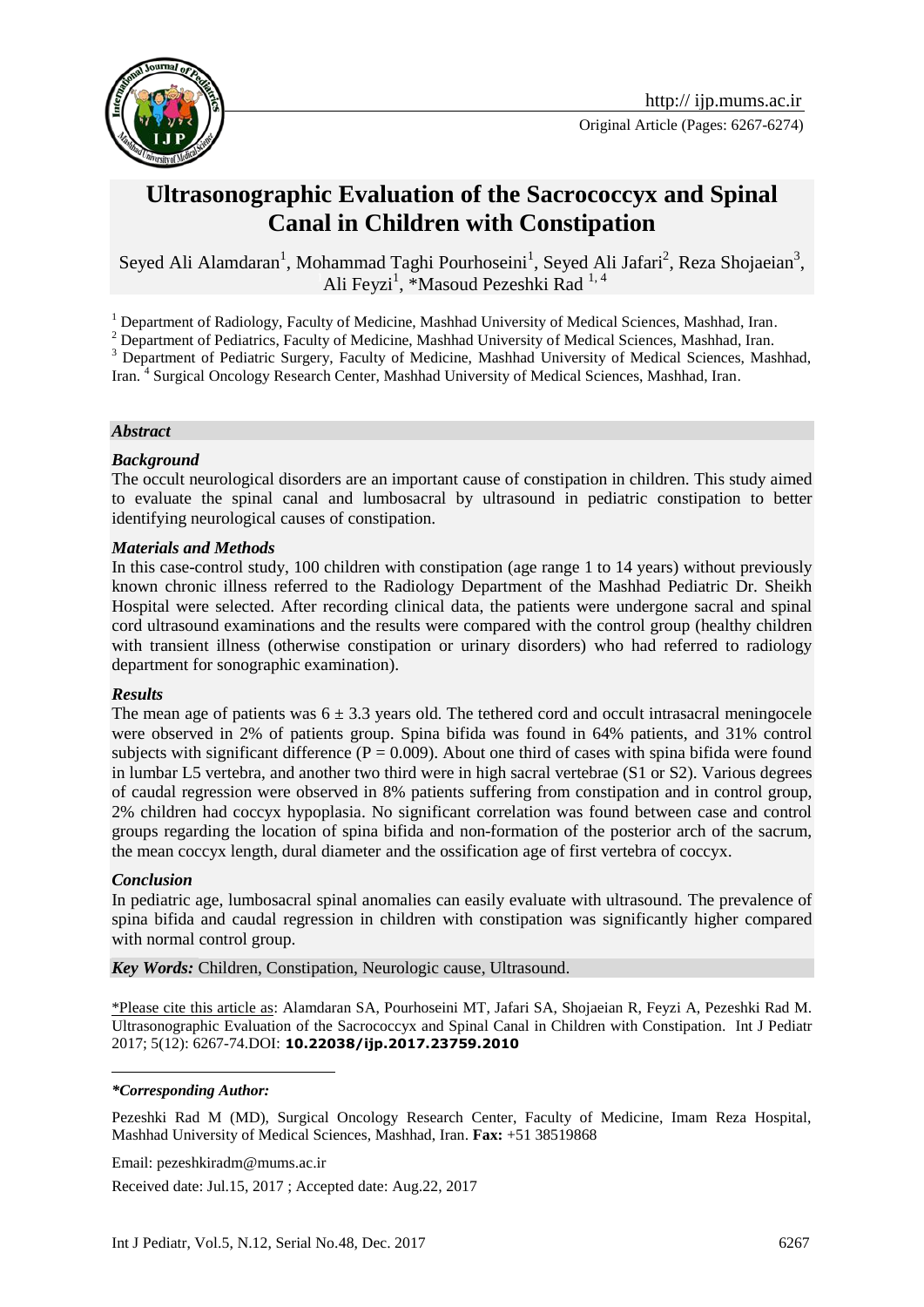### **1- INTRODUCTION**

 Constipation refers to any condition in which there is difficulty in emptying the bowels or defecation for more than two weeks [\(1\)](#page-6-0). Common causes of chronic constipation include inadequate fiber or fluids intake, colonic dysmotility, functional disorders of anus and rectum and rectal outlet obstruction [\(2\)](#page-6-1). The constipation of recent onset may be a symptom of an important organ disease such as tumors or stricture [\(3-6\)](#page-6-1). Another important underlying disorder is neurological disorders, especially dysraphism, caudal regression disorders (sacrococcyx hypoplasia or agenesis), and neurogenic bladder disorders (4). The early diagnosis of such diseases can lead to significant changes in the management of the disease. Different imaging techniques have been used to study constipation in children; Barium enema is used in the diagnosis of anatomic abnormalities such as Hirschsprung's disease, colonic transit time is used for functional disorders and MRI is used for spinal (neurogenic) causes [\(5\)](#page-6-2). Pelvic X-ray is used for diagnosis spinal anomaly, sacral ratio and fecal retention (7). Ultrasound examination can provide lots of information about the status of rectum, bladder, pelvic cavity, spinal cord, spine and sacrococcyx. In various studies, pelvic ultrasound has been known as an effective, safe, accessible and affordable method for evaluating children's constipation. In pelvic ultrasound, symptoms of constipation can be found such as fecal retention, increased rectal diameter and pressure effect on the bladder as well as neurogenic bladder signs such as irregular thickening of the bladder wall, and possibly the pelvic masses [\(6\)](#page-6-3). Although spinal ultrasound can be detect many of occult spinal disorders with high accuracy especially during infancy, in the literature review, we could not find any comprehensive study on spinal cord and lumbosacral ultrasound findings in children with chronic constipation. In this study, we evaluated ultrasound findings of spinal canal and lumbosacrococcyx for identification of underlying neurological and spinal causes of constipation.

# **2- MATERIALS AND METHODS**

### **2-1. Study design**

 The research was conducted as a casecontrol study between 2014 and 2016 in the Radiology Department of Dr. Sheikh Pediatric Hospital, Mashhad University of Medical Sciences, Iran, after approval of the Research council and the Ethics Committee of the University (ID number: IR.MUMS. REC.1394.351).

### **2-2. Participants**

One hundred children less than 14 years old with constipation (history of constipation more than 2 weeks), who were referred to the radiology department for diagnostic studies such as ultrasound, barium enema or colonic transit time were selected. Exclusion criteria were; age older than 14 years, heavily obesity with limitation in adequate bending, previously known patients, obvious underlying diseases such as myelomeningocele, longterm chronic illnesses etc. The control group was 100 children with similar age and gender  $(P = 0.257)$  which were randomly selected among healthy children with transient illness (otherwise constipation or urinary disorders) referred to radiology department for sonographic examination. The above ultrasound variables were also recorded for 100 children in the control group which were randomly selected among healthy children with similar age and gender  $(P = 0.257)$ .

# **2-3. Methods**

Spinal and sacral ultrasonography in lateral recumbent and bended position with knees to chest position was performed by an expert pediatric radiologist using multi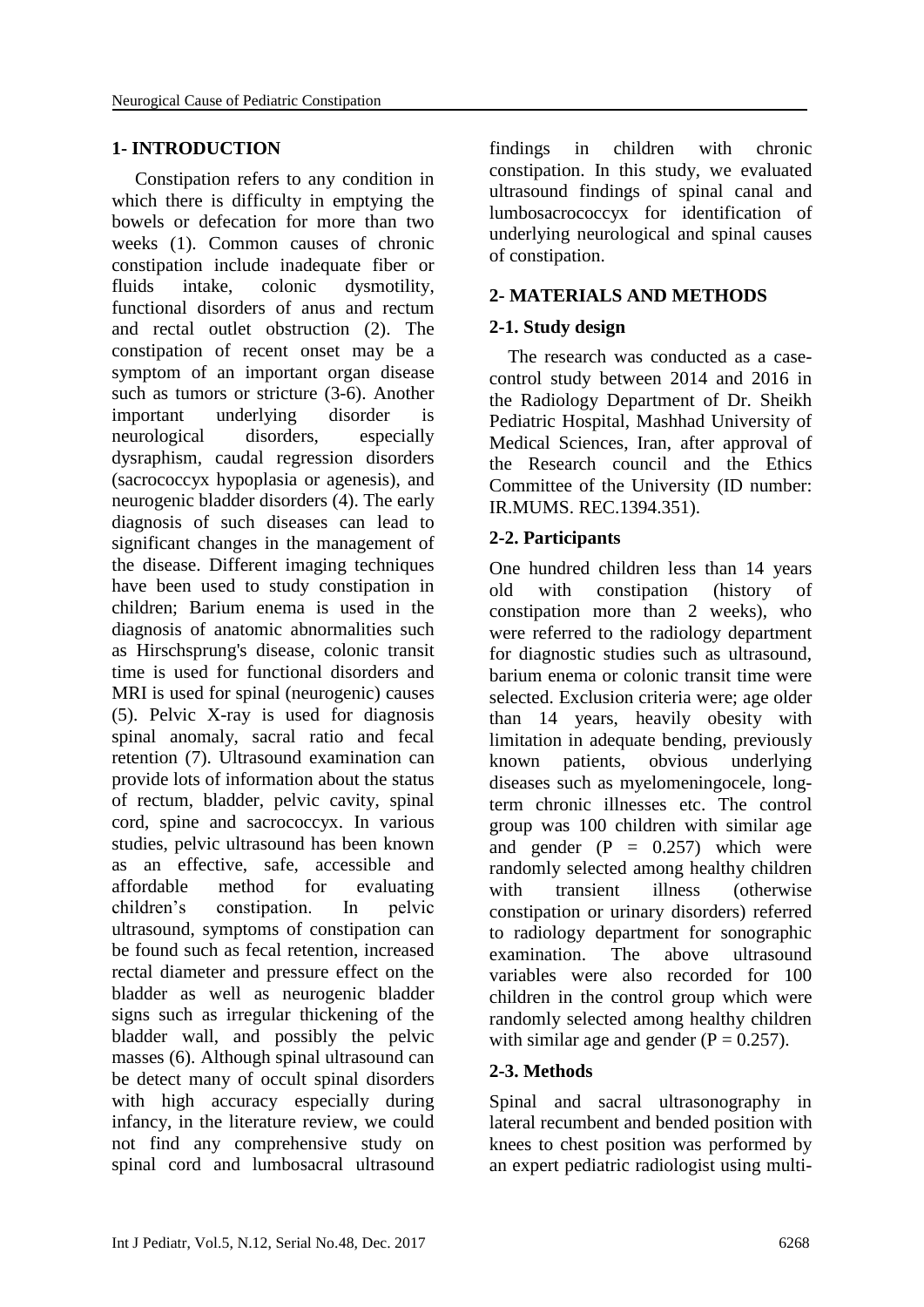frequency linear superficial probes (7 to 12 MHz). After posterior arch ossification, the spinal cord was evaluated from interlaminar space. The ultrasound devices used in this study was Esaote; MyLab™50 or class C. After recording the general information, obtaining the history and physical examination, the sacrococcygeal and spinal cord ultrasound findings, were recorded in a special questionnaire. The study variables were: age, gender, history of constipation, presence of associated bowel disorders such as encopresis, associated urinary disorders such as Nocturia and incontinence, conus medullaris location, dural sac diameter of lumbosacral area, presence of spina bifida, presence of spinal cord lesions such as tethered cord, bone abnormalities such as hemi vertebrae, sacral and coccyx length, location of non-formation of the posterior arch of the sacrum (**Figure.1**), and presence or absence of sacrum or coccyx and coccyx hypoplasia. Sacrum in ultrasound can be identified by smaller spinous process in comparison with lumbar spinous process, non- formation of posterior arch, dural sac termination in S2 or S3 level and two bony prominences of sacral cornua. On sonographic images, normal coccyx in pediatric age has cartilages context without posterior arch with few ossification centers with a convex curve. Complete ossification of first coccyx vertebra occurs in 6.7±2 years old. Spina bifida, consisting of a defect in the closure of the posterior vertebral arch, can be identified by non-formation of spinous processes and failure of fusion on the posterior tips of the corners of vertebral laminae that is seen as two distinct echogenic foci (8). The non-formation of the posterior arch of the spinal column is identified by non-formation of spinous process and vertebral laminae that spinal canal is seen as a U-shaped osseous structure in ultrasound image. In coccyx hypoplasia, some of five of coccyx

vertebrae and the final spinal curve is not formed (**Figure.2**).

# **2-4. Data Analyses**

After the variables recording and data collection, the data were entered into SPSS version 16.0 software for statistical analysis. The descriptive statistics (frequency, ratios, percentage, mean, variance and standard deviation), were used to answer the research questions, while the statistical tests of chi-square, Tstudent and Mann-Whitney were used to test the hypotheses. P-value less than 0.05 were considered as statistically significance.

# **3- RESULTS**

# **3-1. Participants**

 The 51% of study cases were female and the mean age of case group was  $6 \pm$ 3.3 years. Children with constipation were mostly in the pre-school ages (1 to 6 years, 53.3%), and then, in school ages (6 to 14 years, 39.5%), and ages less than 1 year (7%), respectively. No significant difference was found between case and control group regarding the ages of children ( $p = 0.257$ ).

# **3-2. Test results**

The most frequent presentation and clinical chief complaint of patients group was constipation (50%). The associated urinary dysfunctional symptom (nocturia and urinary incontinence) was seen in 36% of patients. The prevalence of other symptoms was urinary tract infection (13%), abdominal pain (2%) and other symptoms (5%), respectively.

In **Table 1**, spinal sonographic parameters between constipation group and the control group were compared. Spina bifida was found in 64% patients, and 31% control subjects. The difference in the prevalence of spina bifida in spinal cord ultrasound of children with constipation disorder and the control group was statistically significant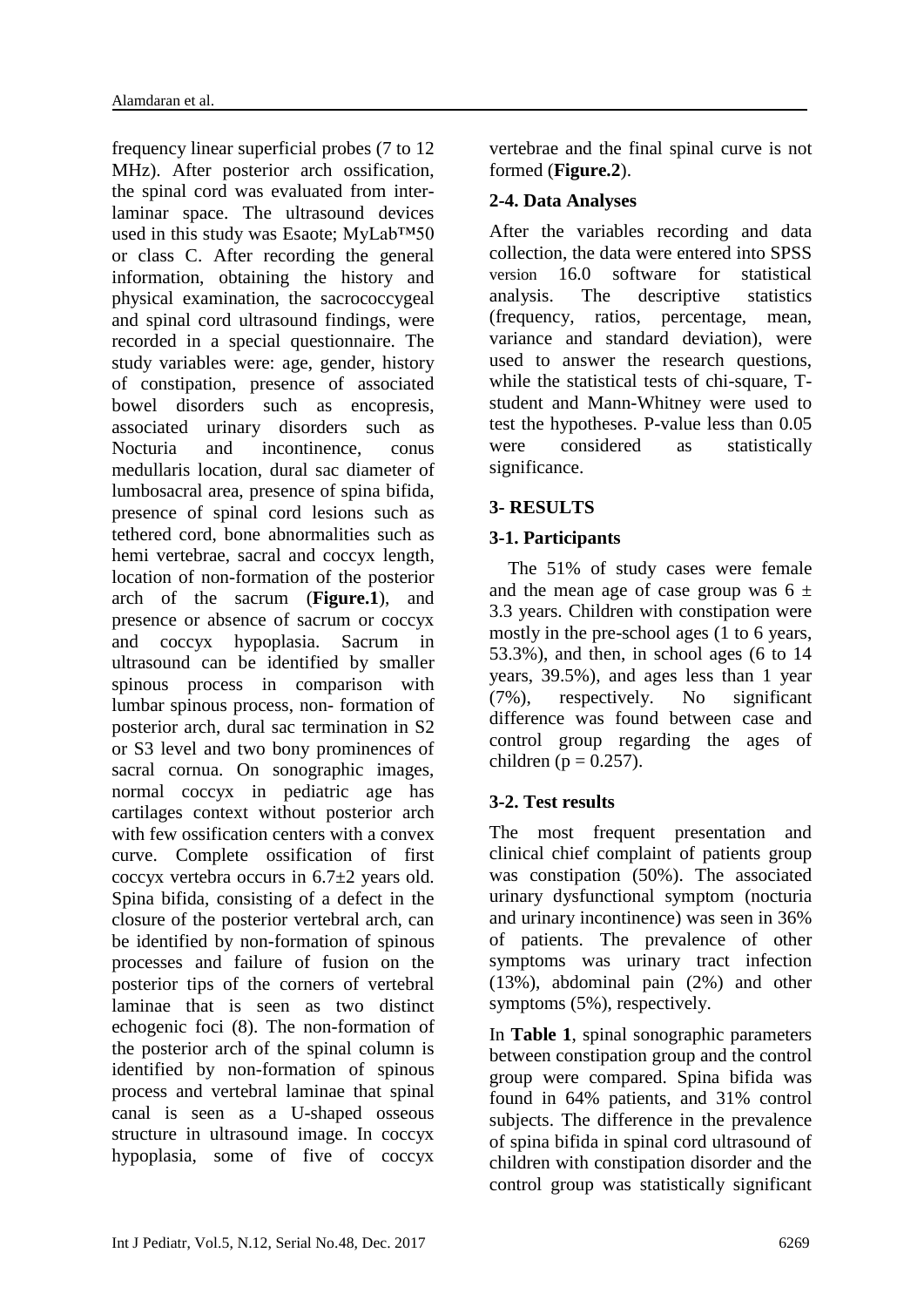$(p = 0.009)$ . About one third of cases with spina bifida were found in lumbar L5 vertebra and another two third were in high sacral vertebrae (S1 or S2). The difference in location of spina bifida between this two area in two groups was not statistically significant ( $p = 0.845$ ). Also, there wasn't strong relation between location of spina bifida and type of clinical symptom  $(p=0.014)$ .

Non-formation of the posterior arch of the sacrum usually occurs in S3 or S4 vertebra, although occasionally S2 also involved. The difference of location of non-formation of the posterior arch of the spinal column ultrasound between children with constipation and the control group was not statistically significant  $(p =$ 0.209). Various degrees of caudal regression were observed in 8% patients suffering from constipation and in control group, 2% children had coccyx hypoplasia (**Figure.1**), but mean coccyx length in two groups of patients had not significantly different statistically (p=0.051). However,

but mean coccyx length in constipated patients group was shorter than patients that had constipation plus urinary dysfunctional symptom group with significant difference (p=0.016). Ossification age of first vertebra of coccyx in normal group is  $6.7\pm2$  years. This ossification age in two groups was not different  $(P=0. 376)$ .

The maximum dural diameter of the spinal canal in lumbosacral region was  $13.4 \pm 1$ mm in children with constipation, and 13.2  $\pm$  1.4 mm in the control group. The difference was not statistically significant  $(p= 0.664)$ . There was not a significant relation between dural diameter and exist of spina bifida or urinary dysfunctional symptom  $(p>0.05)$ .

The other spinal cord lesions (tethered cord and occult intrasacral meningocele) were observed in 2% of patients in spinal ultrasound examination.



**Fig.1:** A) Mild dural ectasia and filum terminalis easily see from inter-laminar space after posterior arc ossification. B) Mild spina bifida as nonformation of spinus process. C) Moderate form of spina bifida. D) Posterior arc opening and obvious visualization of dura.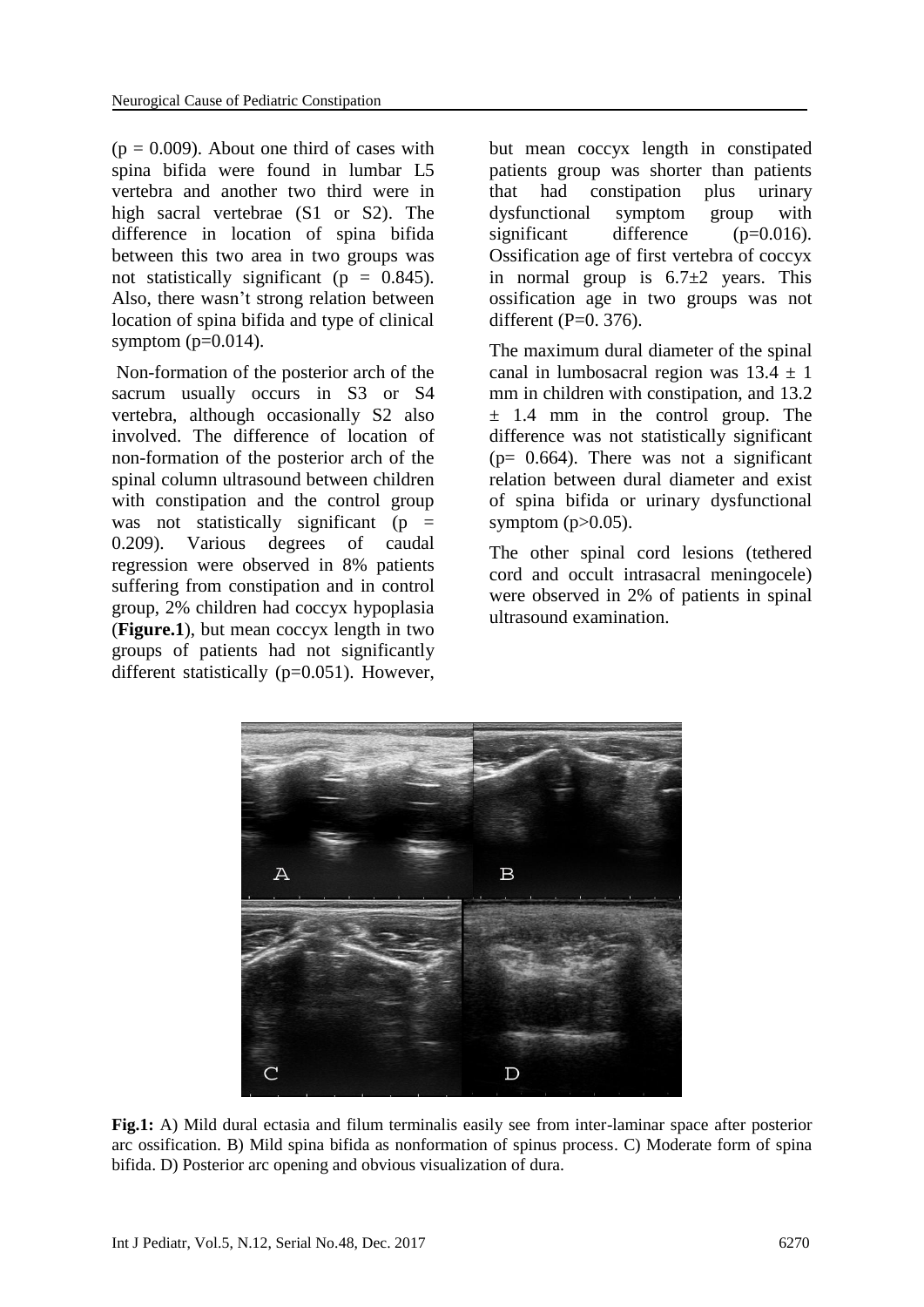

**Fig.2:** Sacrococcyx Ultrasound: A) Normal Sacrococcyx. B) Coccyx Hypoplasia. C) Coccyx Agensia. D) Sacral Agenesia.

| Type of disorder                                   | Study groups  | Rate              | P-value |
|----------------------------------------------------|---------------|-------------------|---------|
| Spina bifida                                       | Case group    | 64%               | 0.009   |
|                                                    | Control group | 31.5%             |         |
| Non-formation of the posterior arch of S3 vertebra | Case group    | 21.5%             | 0.209   |
|                                                    | Control group | 26%               |         |
| Coccyx length                                      | Case group    | $21.6 \text{ mm}$ | 0.051   |
|                                                    | Control group | $24.5$ mm         |         |
| Ossification age of First vertebra of coccyx       | Case group    | 5.7 y             | 0.376   |
|                                                    | Control group | 6.7 y             |         |
|                                                    | Case group    | 13.4 mm           |         |

**Table-1**: The prevalence of spinal disorder in children with constipation and control group

# **4- DISCUSSION**

Dural diameter

 Constipation is a common clinical complaint of children, which is an important symptom of many pediatric diseases [\(7-9\)](#page-6-4). Early diagnosis of the underlying cause of constipation and its appropriate treatment can facilitate the patients' treatment and prevent many complications which causes by chronic constipation (10). The most common cause of constipation in the age group below 1 year has been reported to be

Hirschsprung's disease (HD), while in older patients, the causes are functional [\(10\)](#page-6-5). The aim of different imaging techniques which are used in the study of this disorder is to diagnose its underlying cause. Since the sonography is a safe, available, inexpensive imaging technique with valuable diagnostic information in the diagnosis of the underlying causes of constipation, pelvic ultrasound is widely used for diagnosis, treatment and followup in children [\(10-12\)](#page-6-5).

Control group 13.2 mm

0.664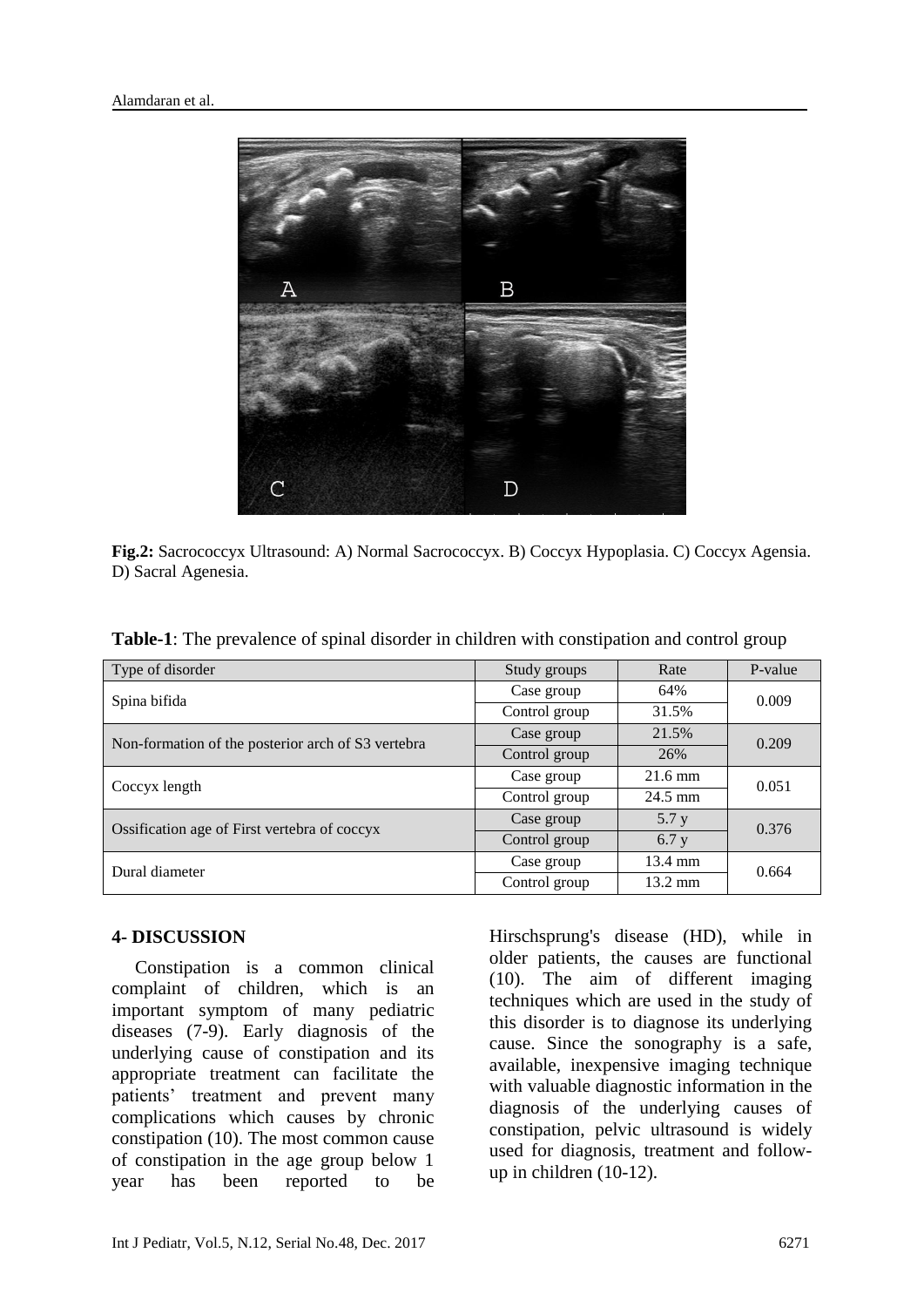Although usefulness ultrasound in constipated children was confirmed with demonstration increase the rectal diameter, increases the recto-pelvic index value greater than 0.189 (10-12), an increase in rectal wall thickness, irregularity and thickness bladder wall, but we didn't find any paper in literature about its application in evaluation of sacrococcyx and spinal cord. In our study, children with constipation were mostly in the pre-school ages (1 to 6 years) and then, in the school age (6 to 14 years), and the most frequent presentation and clinical chief complaint during referring was constipation (50%).

The other common complaints were urinary dysfunctional symptom such as nocturia and urinary incontinence (36%), urinary tract infection (13%), urinary incontinence (13%), abdominal pain (2%), and other symptoms (5%) which in turn, represent the wide range of clinical presentations of the patients. The main complaint of about half of patients was not remarked as constipation and the constipation were revealed in more detailed description of their condition. In a study by Loening-Baucke et al. acute and chronic constipation were the most frequent causes of acute abdominal pain, occurring in 48% of subjects (13). In our patients, the chronic abdominal pain was less prevalent. The evaluations of spinal column, sacrococcyx and spinal cord have an important role in children with constipation. In a study by Rosen et al., 9% of patients had spinal disorders and the most frequent disorder was tethered cord (75%) (14). In our study, spinal disorders (tethered cord and meningocele), were observed in only 2% of patients. In another study, spinal cord ultrasound and abdominal radiography revealed that the incidence of spina bifida in patients with constipation is 47.7% with significant difference than control group [\(14\)](#page-7-0). In our study, the prevalence of spina bifida was 64% compared the control group. That

may be due to more sensitivity of spinal sonogram in compare with spinal radiograph. The radiological diagnosis of spina bifida is possible after complete posterior arc ossification, but its ultrasound diagnose is unrelated to patient age. According to the mentioned data, the results of this study make a question mark about the usage of plain spinal X-ray for diagnose of spina bifida in these patients. The maximum diameter of the spinal canal in lumbosacral region was measured for evaluation of widening of the [dural](https://en.wikipedia.org/wiki/Dura_mater) sac in the lumbosacral region or dural ectasia. The mean diameter was 13.4 mm in children with constipation and 13.2 mm in the control group, and the difference was not statistically significant (p=0. 376). We did not find this result in other studies.

Although the best ages for spinal ultrasound is less than 6 month, but our study showed that the spinal cord and column was easily seen from inter-laminar space among children less than 14 years in bended position. Because limitation in adequate bending, we excluded heavily obese child form study. As various degrees of caudal regression are associated with spinal cord malformation, results of this study suggest that neurological factors in constipation are more common than previous thought. In our study, various degrees of caudal regression which were diagnosed by ultrasound were significant and important finding in the ultrasound of sacrococcyx area of patients.

These findings were observed in 8% of the patients which was quite different from the control group. Although, the relationship between sacral ratio and anatomic abnormalities (such as imperforated anus, and functional bowel disorders has been established in several studies [\(7](#page-6-4)[,15\)](#page-7-1). But sonographically, mean coccyx length in two groups of patients had not significantly difference (p=0.051). Of course, all of sacral ratio studies have been based on the measurement of pelvic X-ray.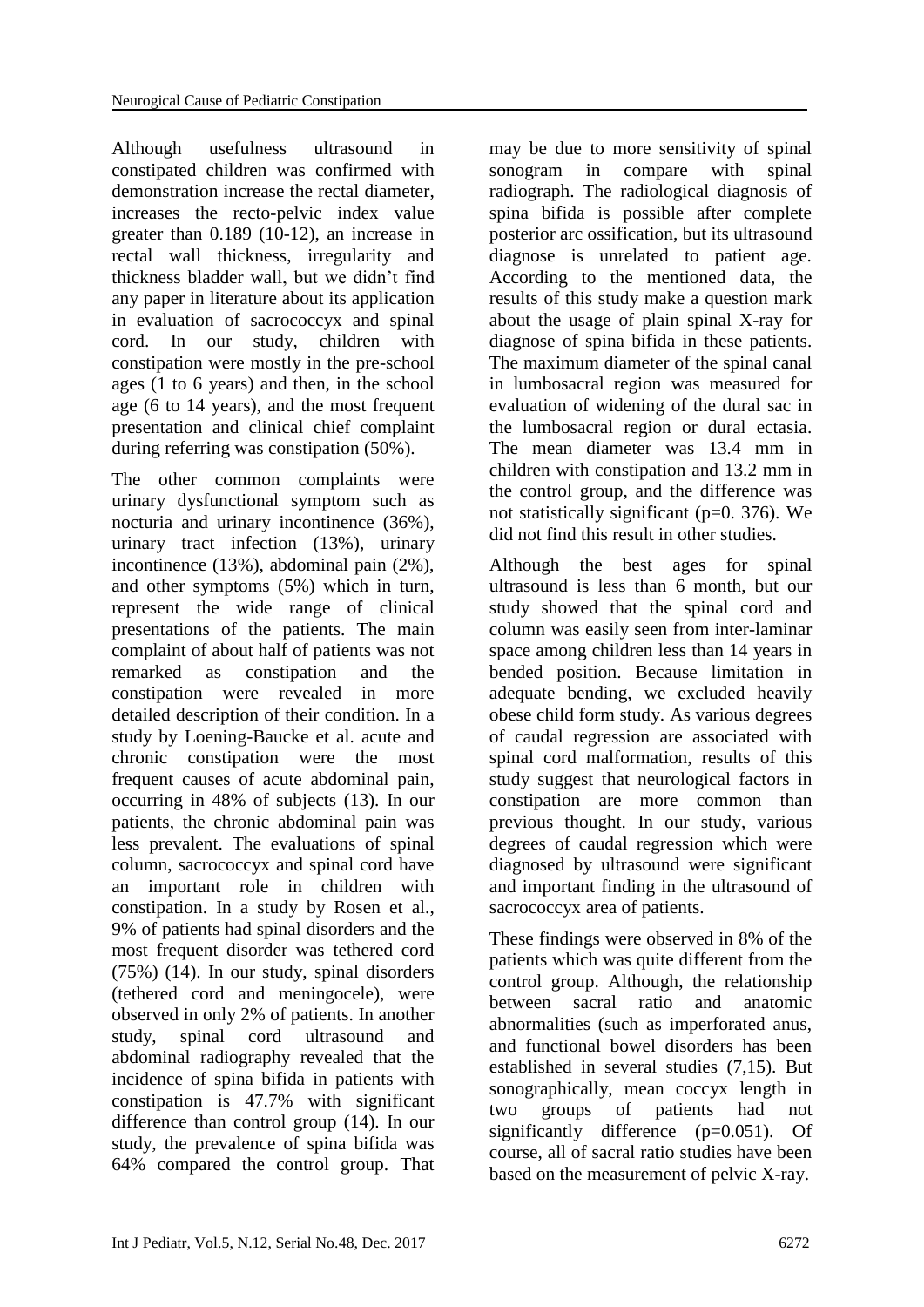### **4-1. Limitations of the study**

This study had few limitations, especially in estimating the ranges of values, relation of ultrasound detected caudal regression with radiographic sacral ratio and importance of these findings in therapeutic planning or treatment response, which needs further more accurate studies.

### **5- CONCLUSION**

 Diagnosis of spina bifida and caudal regression by ultrasound is perhaps the most important finding of this study. Using X-ray methods (plain radiography) in pelvic and genital system area is always associated with limitations due to the harmful effects of ionizing radiation. Thus, the use of ultrasound to determine the presence or absence of caudal agenesis can be very helpful and effective. However, determining the relationship between radiological sacral ratio and coccyx agenesis in diagnostic sonography requires further studies. In pediatric age, lumbosacral spinal anomalies can easily evaluate with ultrasound. The prevalence of spina bifida and caudal regression in children with constipation was significantly higher in comparison with normal control group.

# **6- CONFLICT OF INTEREST:** None.

# **7- ACKNOWLEDGMENTS**

This research was supported by the Vice Chancellor for Research of Mashhad University of Medical Sciences. The results described in this paper are part of a thesis (thesis number: 3317-T) submitted by the second author for a postgraduate degree in Radiology.

# **8- REFERENCES**

<span id="page-6-0"></span>1. Koppen IJ, von Gontard A, Chase J, Cooper CS, Rittig CS, Bauer SB, et al. Management of functional nonretentive fecal incontinence in children: Recommendations from the International Children's Continence Society. Journal of pediatric urology 2016;12(1):56-64.

<span id="page-6-1"></span>2. Kerur B, Kantekure K, Bonilla S, Orkin B, Flores AF. Management of chronic intractable constipation in children. Journal of pediatric gastroenterology and nutrition 2014;59(6):754-7.

3. Kokrdova Z. Caudal regression syndrome. Journal of obstetrics and gynaecology : the journal of the Institute of Obstetrics and Gynaecology 2013;33(2):202-3.

<span id="page-6-2"></span>4. Van den Hondel D, Sloots C, de Jong TR, Lequin M, Wijnen R. Screening and treatment of tethered spinal cord in anorectal malformation patients. European Journal of Pediatric Surgery 2016;26(01):022-8.

5. Queiroz Machado V, Monteiro A, Pecanha A, Garcez da Fonseca E. Slow transit constipation and lower urinary tract dysfunction. Journal of pediatric urology 2015;11(6):357 e1-5.

<span id="page-6-3"></span>6. Kurowski J, Kaur S, Katsogridakis Y, Wershil BK, Bass LM. Educational Module Improves Emergency Department Evaluation for Suspected Constipation. The Journal of pediatrics 2015;167(3):706-10.

<span id="page-6-4"></span>7. Kajbaf Zadeh AM, Nejat F, Abbaslou P. Comparison of Sacral Ratio in Normal Children and Children with Urinary and/or Faecal Complaints. Iran J Pediatr. 2008;1(18):57-61.

8. Cakmakci E, Cinar HG, Uner C,Ucan B, Eksioglu AS, Pala M, Yildiz YT, Cakmakci S, Yikmaz HS. Ultrasonographic clues for diagnosis of spina bifida occulta in children. [Quant Imaging Med Surg.](https://www.ncbi.nlm.nih.gov/pmc/articles/PMC5130575/) 2016; 6(5): 545–51.

9. Freedman SB, Thull-Freedman J, Rumantir M, Eltorki M, Schuh S. Pediatric constipation in the emergency department: evaluation, treatment, and outcomes. Journal of pediatric gastroenterology and nutrition 2014;59(3):327-33.

<span id="page-6-5"></span>10. Bijos A, Czerwionka-Szaflarska M, Mazur A, Romanczuk W. The usefulness of ultrasound examination of the bowel as a method of assessment of functional chronic constipation in children. Pediatric radiology 2007;37(12):1247-52.